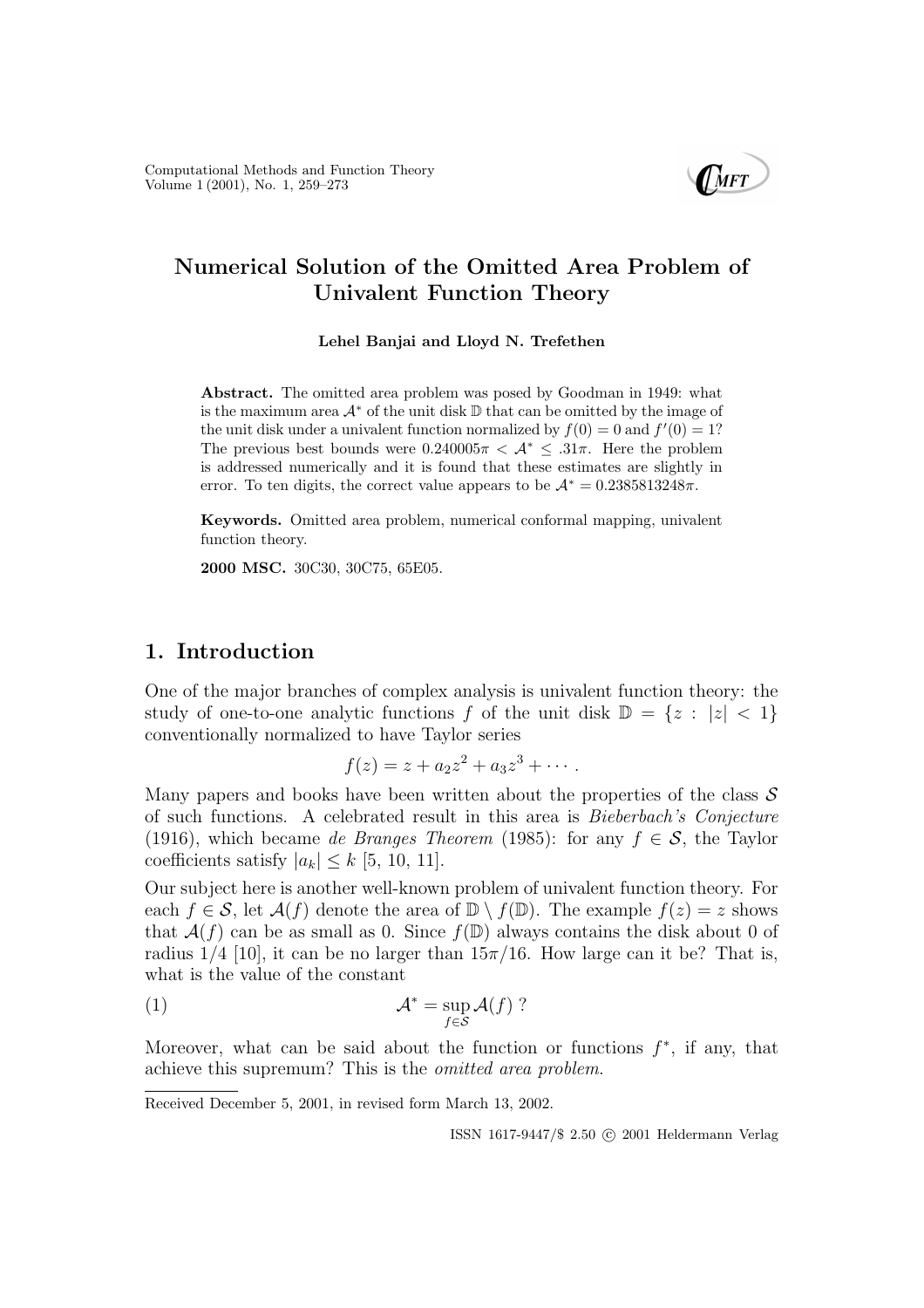

FIGURE 1. Four examples of functions  $f \in \mathcal{S}$ . The dashed curve is the unit circle.

Figure 1 shows four functions  $f \in \mathcal{S}$  and the corresponding values of  $\mathcal{A}(f)$ . From these examples we see that  $\mathcal{A}^*$  is at least as large as  $0.1782\pi$ . Here are all the results we know of that have been published bounding  $\mathcal{A}^*$  from above and below:

| Goodman $1949$ [8]          | $.2272\pi < \mathcal{A}^* \leq .5\pi$    |
|-----------------------------|------------------------------------------|
| Jenkins 1953 [12]           | $.2272\pi < \mathcal{A}^* \leq .4613\pi$ |
| Goodman $\&$ Reich 1955 [9] | $.2272\pi < \mathcal{A}^* \leq .38\pi$   |
| Barnard & Pearce 1985 [4]   | $.240005\pi < \mathcal{A}^* \leq .38\pi$ |
| Barnard & Lewis 1987 [3]    | $.240005\pi < \mathcal{A}^* \leq .31\pi$ |
|                             |                                          |

These estimates result from theoretical arguments supported to varying degrees by numerical computations, and one could discuss to what extent each should or should not be regarded as a theorem. Our own results to be presented here are purely numerical, and give an estimate of  $\mathcal{A}^*$  that we do not claim as a theorem but believe is correct to many digits. Our number falls a fraction of a percent below the final lower bound in the table above, which we conclude is in error.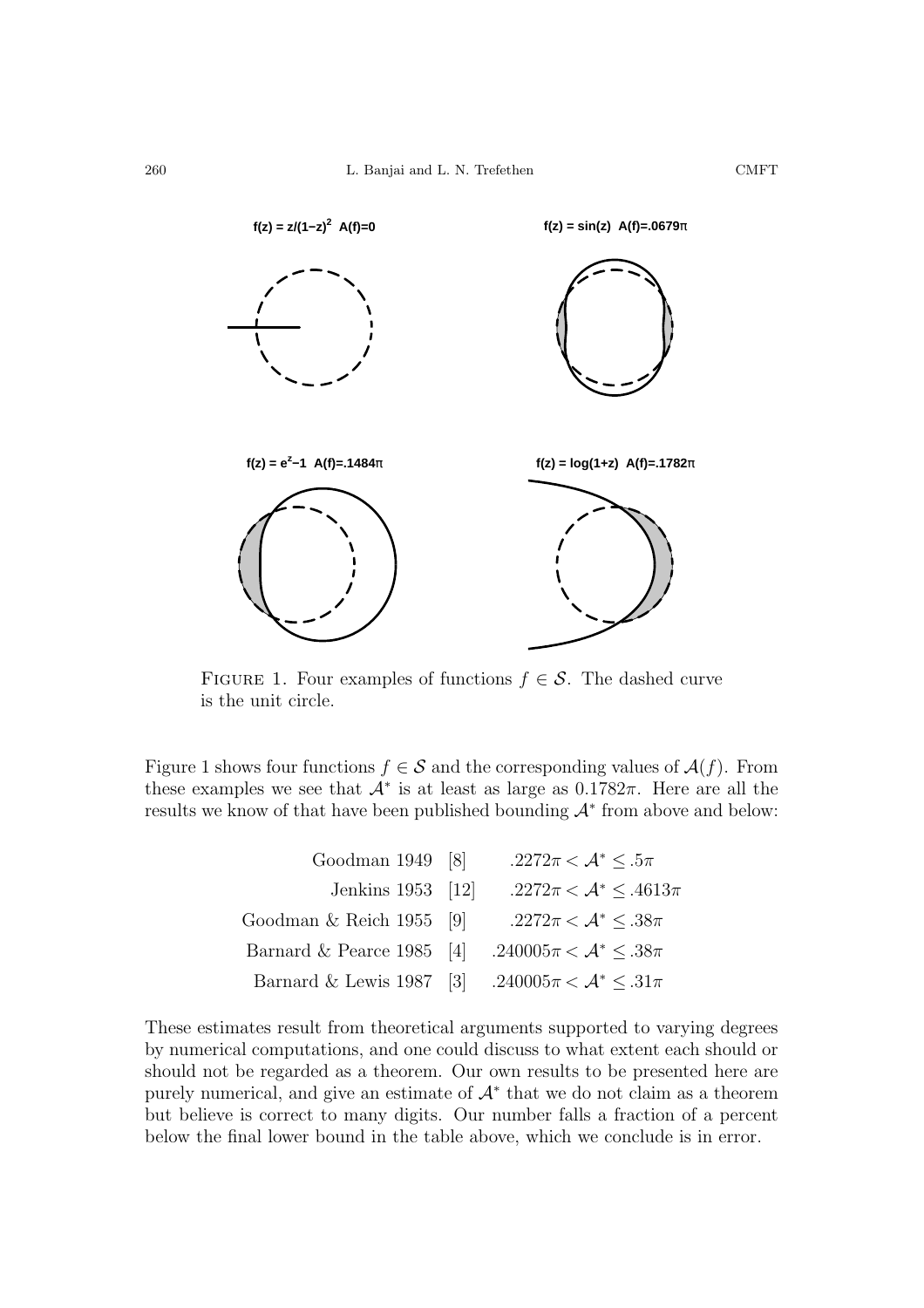An almost full characterization is known of the extremal functions for the omitted area problem. We trust that the following notation involving functions of intervals  $[\cdot, \cdot]$  and  $(\cdot, \cdot)$  is self-explanatory.

**Theorem 1.** There exist functions  $f^* \in S$  that attain the supremum in (1). If a function  $f \in \mathcal{S}$  has this property, then it takes the form illustrated in Figure 2: f is symmetric about the real axis and maps three arcs  $\exp(i[0,\theta_1]),$  $\exp(i[\theta_1, \theta_2])$ , and  $\exp(i[\theta_2, \pi])$  of the unit circle to  $[-\infty, -1]$ , to the circular arc  $\exp(i[\alpha, \pi])$  for some  $\alpha \in (0, \pi)$ , and to a curve  $\Gamma$  interior to the unit disk characterized by a condition of constant modulus of the derivative:

 $(2)$  |  $f$  $\mathcal{C}(z)| = \text{const}, \qquad z \in \exp(i(\theta_2, \pi)).$ 

Moreover,  $f'$  is continuous along the arc  $\exp(i[\theta_2, \pi])$ , in particular at the point  $\exp(i\theta_2)$  that maps to  $e^{i\alpha}$ .



FIGURE 2. The form of the extremal function  $f^*$ , according to Theorem 1.  $f^*$  is symmetric about the real axis, and coloured parts of the unit circle are mapped to the parts of the boundary of the image domain of matching colour.

This theorem is due to Barnard and Lewis  $[2, 3, 14]$ <sup>1</sup>. All that is missing is a statement about uniqueness. It seems likely that  $f^*$  is unique, but it appears that this has not been proved. Nevertheless in what follows, for simplicity, we shall speak of "the function  $f^*$ ".

<sup>&</sup>lt;sup>1</sup>In fact, not all of Theorem 1 as we have stated it appears in the published papers  $[2, 3, 14]$ , for these papers leave open the possibility that  $\Gamma$  may contain slits along the real axis. We are informed privately by Barnard, however, that this possibility has been excluded in subsequent work.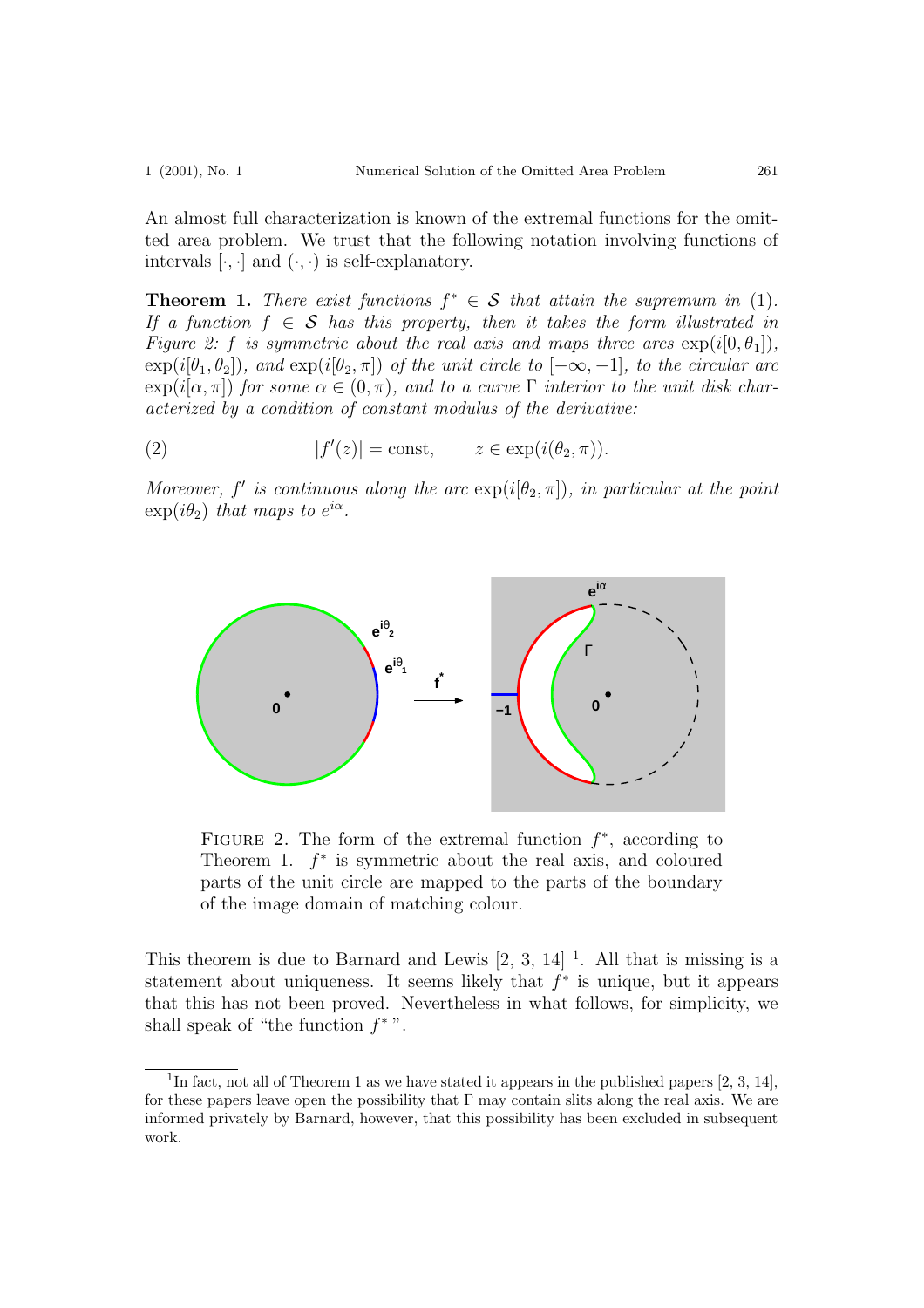Theorem 1 establishes so much about  $f^*$  that one might imagine that it would have led quickly to a numerical solution of the omitted area problem. However, it is not a straightforward matter to construct functions to high accuracy that satisfy the required conditions. Indeed, we approached this problem with the confidence of hands-on numerical analysts and were surprised at how challenging it proved. Along the way we tried a method that we shall not describe, which involved the numerical construction of Schwarz-Christoffel maps onto polygons with many vertices by means of Driscoll's Schwarz-Christoffel Toolbox for MATLAB [6]. We were unable to obtain more than four or five digits of accuracy by that method, but those digits agreed with the results we will now present from our more efficient method. This lends us confidence that our final value is probably accurate.

Our computation is based on the construction of  $f$  as a composition of conformal maps, each symmetric with respect to the real axis:

$$
f(z) = f_3(f_2(f_1(z))).
$$

The functions  $f_1$  and  $f_3$  contain boundary singularities, but are known analytically. The function  $f_2$  is unknown, but smooth, and can be represented by a rapidly converging Taylor series. We now describe  $f_1$ ,  $f_2$  and  $f_3$  in turn.

As sketched in Figure 3,  $f_1$  maps  $\mathbb D$  onto the left half of the unit disk, which we denote by  $C$  ("crescent"). In view of the real symmetry condition, there is just one free parameter in this map, which we take to be the angle  $\theta_2$ ,  $0 < \theta_2 < \pi$ , such that  $f_1(e^{i\theta_2}) = i$ . The formula is

$$
f_1(z) = i \frac{\sqrt{1 - ze^{i\theta_2}} - \sqrt{z - e^{i\theta_2}}}{\sqrt{1 - ze^{i\theta_2}} + \sqrt{z - e^{i\theta_2}}}
$$

with appropriate choices of branches.

The function  $f_2$  maps C to a region B ("bulged strip") bounded on the right by the line  $\text{Re } z = 1$  and on the left by a smooth curve whose real part approaches 0 as  $z \to \pm i\infty$ . We represent  $f_2$  in the form

$$
f_2(z) = p(z) + \frac{2i}{\pi} \log \left( \frac{z+i}{z-i} \right) - 1
$$

for some function  $p(z)$  analytic in  $\mathbb{D}$ . The term containing the logarithm maps the half-disk to the infinite strip bounded by  $\text{Re } z = 0$  and  $\text{Re } z = 1$ , and p provides the bulge on the left. Since  $p$  maps the imaginary axis into itself, its Taylor series takes the form

$$
p(z) = d_1 z + d_3 z^3 + d_5 z^5 + \cdots
$$

for some real coefficients  $d_j$ . Our construction guarantees that this representation is valid, with the Taylor series converging throughout  $\mathbb{D}$ , and in Section 4 we shall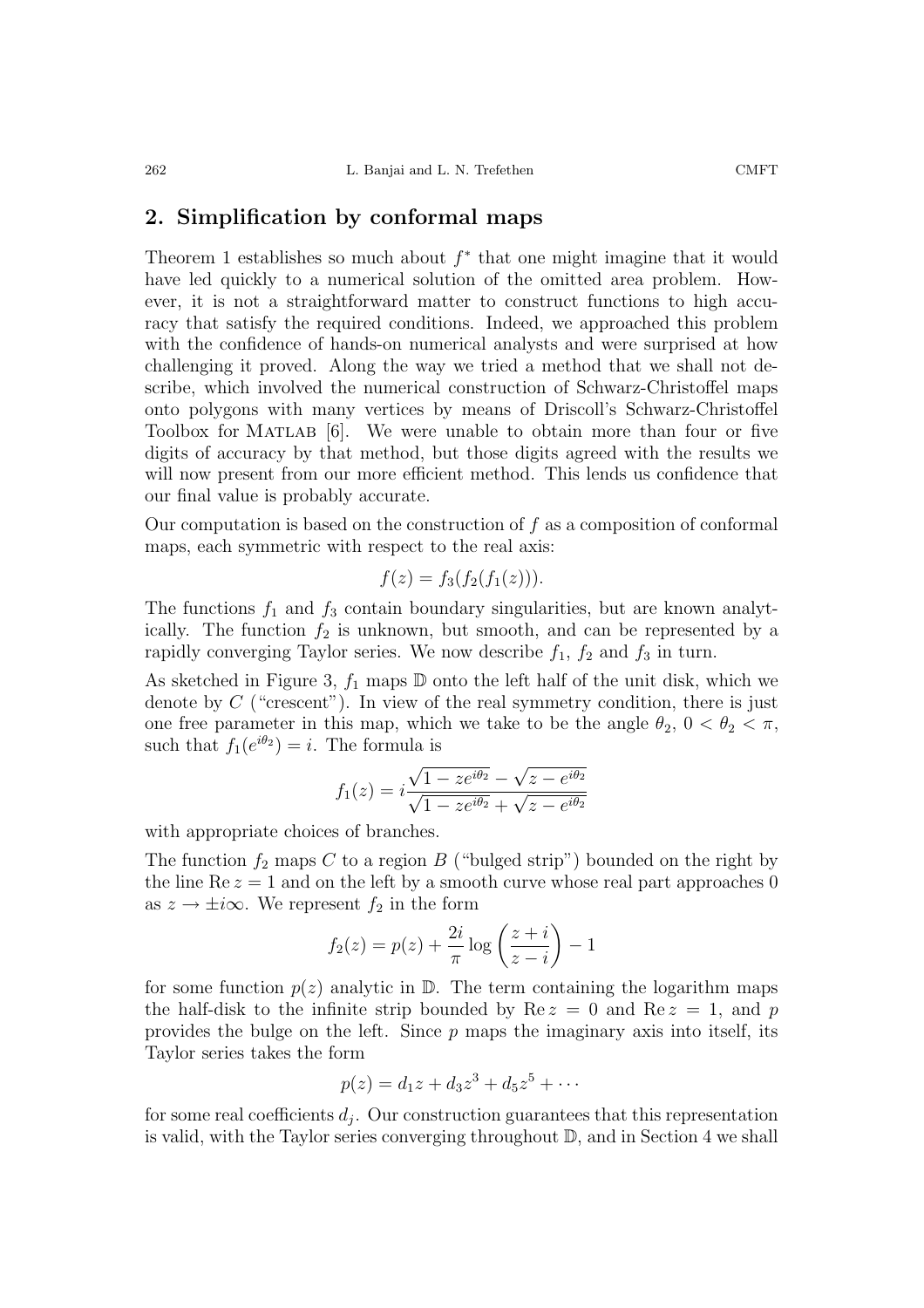

FIGURE 3. Construction of  $f$  as a composition of three maps.

present numerical evidence that the convergence is geometric (so that the radius of convergence is in fact  $> 1$ ).

Finally, the function  $f_3$  is chosen to map the half-strip  $-1 < \text{Re } z < 1$ , Im  $z > 0$ to the upper half-plane minus the circular arc  $\exp(i[\alpha, \pi])$ , with  $\text{Re } z = -1$ mapping to the inside of the arc and  $\text{Re } z = 1$  to the outside of the arc together with the interval  $[-\infty, -1]$ . Note that this map is again determined by just one parameter, for example  $\alpha$ , but it turns out to be more convenient to have a number  $a_0 > 0$  as the parameter, so that  $f_3$  maps  $1 + ia_0$  to  $-1$ . The full strip contains  $B$  as a subset, and thus  $f_3$  maps the upper half of  $B$  to a subset of the upper half-plane minus the arc. This subset is a domain A ("arc-of-circle domain") of the form described by Theorem 1, except not in general satisfying the constant-modulus condition along Γ. The curved left boundary of the upper half of B maps to  $\Gamma$ , and as just mentioned, the straight right boundary maps to  $[-\infty, -1]$  and  $\exp(i[\alpha, \pi])$ .

In addition these maps must satisfy the two normalizing conditions:

(3) 
$$
f(0) = 0
$$
,  $f'(0) = 1$ .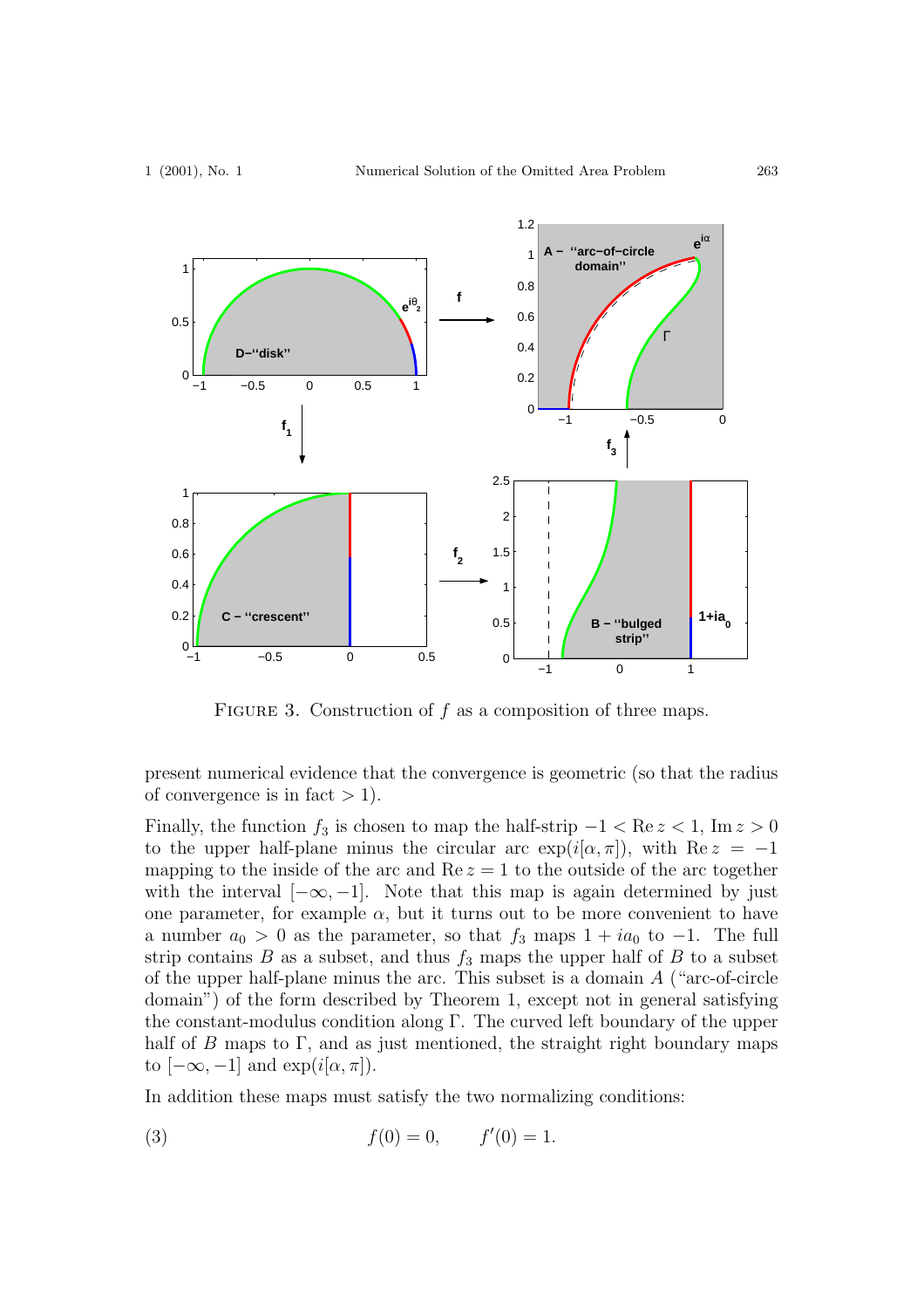With  $\theta_2$  and  $a_0$  fixed, the functions  $f_1$  and  $f_2$  are determined, and hence the above two conditions reduce to two linear equations on the coefficients  $d_j$ :

(4) 
$$
f_2(f_1(0)) = f_3^{-1}(0),
$$

(5) 
$$
f_2'(f_1(0)) = \frac{1}{f_3'(f_2(f_1(0))) f_1'(0)}.
$$

To satisfy these conditions, we need two free parameters, and these we choose to be  $d_1$  and  $d_3$ .

An explicit specification of the function  $f_3$  is elementary, but tricky. One could write down a single formula, but as a practical matter, for maps like this that are to be implemented on the computer without mistakes involving branches, we find it safest to work with compositions of elementary maps. This could be done in various ways. Our choice has been to take

$$
f_3 = g_5 \circ g_4 \circ g_3 \circ g_2 \circ g_1
$$

with

$$
g_1(z) = \sin\left(\frac{\pi z}{2}\right),
$$
  
\n
$$
g_2(z) = \left(\frac{2(z+1)}{a_1+1} - 1\right)^2,
$$
  
\n
$$
g_3(z) = \frac{z(b-1)}{b(z-1)},
$$
  
\n
$$
g_4(z) = z^{1/2},
$$
  
\n
$$
g_5(z) = \frac{1+z}{1-z},
$$

where  $a_1 = g_1(1 + ia_0)$  and  $b = g_2(1)$ .

Here is a brief description of the behaviour of these maps, taking the argument of  $g_1$  to be a point z in the upper half-plane; the lower half is obtained by reflection (though this is never needed in our numerical solution). The function  $g_1$  maps the upper half-strip bounded by  $\text{Re } z = -1$  and  $\text{Re } z = 1$  to the upper half-plane; three particular boundary values are  $g_1(-1, 1, \infty) = (-1, 1, \infty)$ . The function  $g_2$ maps the half-plane to the whole complex plane minus the slit  $[0, \infty)$ , with  $g_2(-1, a_1, \infty) = (1^-, 1^+, \infty)$ , where  $1^-$  and and  $1^+$  denote the numbers 1 on the lower and upper side of the slit, respectively. The function  $g_3$  is a Möbius transformation that maps the slit plane to the plane with two slits extending to  $\infty$  with a finite gap between; we have  $g_3(0, b, 1) = (0, 1, \infty)$ , where  $b = g_2(1)$ . The function  $q_4$  folds the plane with two slits back to the upper half-plane with a single slit extending from a point along the positive imaginary axis to  $\infty$ . Finally,  $g_5$  is another Möbius transformation that maps the slit upper half-plane to the arc-of-circle domain A.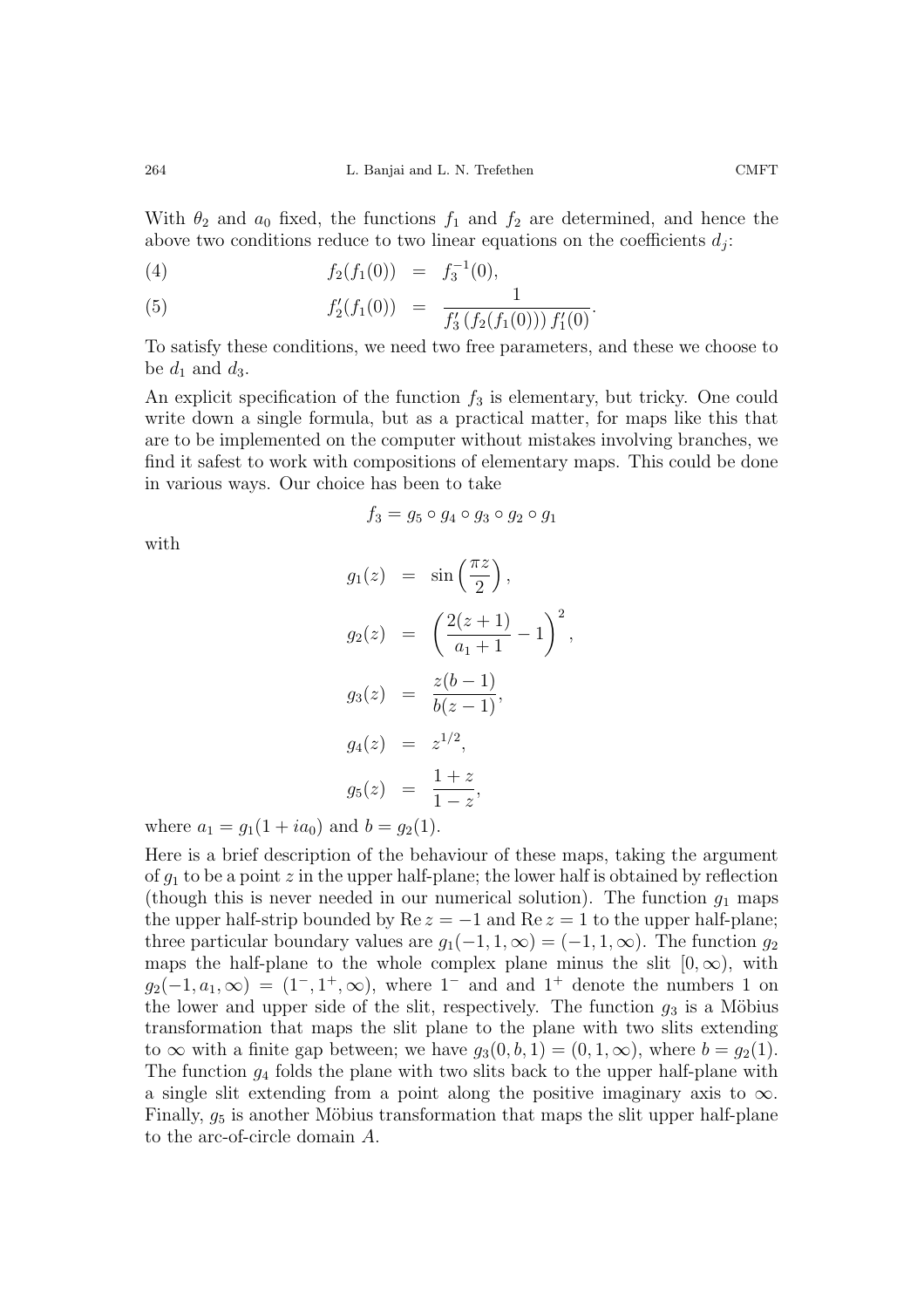#### 3. Computing the area of an arc-of-circle domain

From Theorem 1 it follows that the area of the region bounded by the arc  $f(\exp(i[\theta_1, 2\pi - \theta_1]))$  and the unit circle, not containing 0, is equal to the omitted area  $\mathcal{A}(f)$ . Hence we can use the following formula [15, p. 5]:

$$
\mathcal{A}(f) = -\frac{1}{2} \int_{\theta_1}^{2\pi} \text{Im} \left\{ \frac{\partial f(z)}{\partial \theta} \overline{f(z)} \right\} d\theta
$$
  
= 
$$
-\frac{1}{2} \int_{\theta_1}^{2\pi} \text{Re} \left\{ z f'(z) \overline{f(z)} \right\} d\theta, \qquad z = e^{i\theta}.
$$

The minus sign is present since when the unit circle is traced in the positive direction, the image under  $f$  traces a curve around the omitted region in the negative direction.

We need to be able to compute  $\mathcal{A}(f)$  quickly and to high accuracy. Using the symmetry property of  $f$  we get that

$$
\mathcal{A}(f) = -\int_{\theta_1}^{\theta_2} \text{Re}\left\{zf'(z)\overline{f(z)}\right\} d\theta - \int_{\theta_2}^{\pi} \text{Re}\left\{zf'(z)\overline{f(z)}\right\} d\theta.
$$

It can be seen that the first integral is equal to twice the area of the slice of the unit disk  $\{re^{i\theta}: \alpha \leq \theta \leq \pi, r \leq 1\}$ , i.e.,  $\pi - \alpha$ . For the second integral, we expect that the integrand is analytic along  $z = \exp(i(\theta_2, \pi))$  but has a singularity at  $z = \exp(i\theta_2)$ . Hence if we choose some  $\beta > \theta_2$  we can split the integral into two integrals

$$
I_1 = -\int_{\theta_2}^{\beta} \text{Re}\left\{zf'(z)\overline{f(z)}\right\} d\theta,
$$
  

$$
I_2 = -\int_{\beta}^{\pi} \text{Re}\left\{zf'(z)\overline{f(z)}\right\} d\theta,
$$

where  $I_1$  can be evaluated using standard adaptive quadrature software and  $I_2$ can be efficiently evaluated using Gauss-Legendre quadrature. Hence

$$
\mathcal{A}(f) = \pi - \alpha + I_1 + I_2.
$$

We choose  $\beta = \theta_2 + 0.01$  and evaluate  $I_1$  using adaptive Simpson quadrature (the MATLAB function quad) with tolerance set to  $10^{-14}$ , which requires about 70 evaluations of the integrand. We evaluate  $I_2$  using Gauss-Legendre quadrature with 80 nodes which appears to give accuracy on the order of 10<sup>-15</sup>.

#### 4. Numerical methods and results

For any real parameters  $d_5, d_7, \ldots, d_{2N-1}, \theta_2$  and  $a_0, 0 < \theta_2 < \pi, a_0 > 0$ , we have constructed an analytic function  $f$  in the unit disk with the properties  $(3)$ . The construction is such that, provided the coefficients  $d_j$  are small enough so that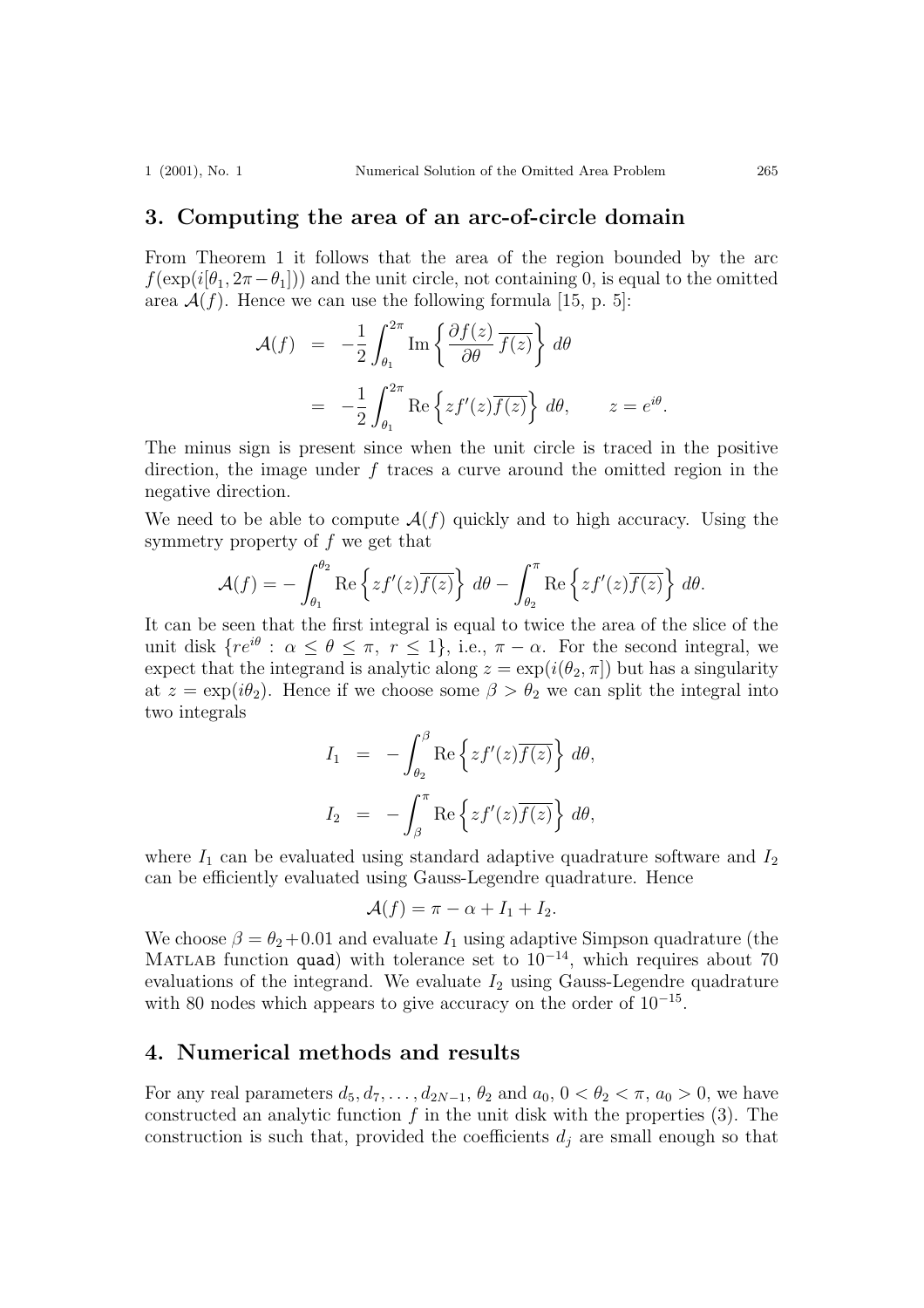$f'(z) \neq 0$  for  $z \in \mathbb{D}$ , this will be a univalent function mapping  $\mathbb{D}$  conformally onto an arc-of-circle domain A. We now face a numerical problem: choosing these N parameters so that  $A(f)$  is maximal. There are two natural approaches to this: either maximize  $\mathcal{A}(f)$  directly, or make use of the characterization (2) to enforce the constant modulus condition along a circular arc. We have tried both.

Let f be our solution to the omitted area problem using the above construction. From the construction it is not clear if f is univalent. Certainly the maps  $f_1$ and  $f_3$  are univalent inside their domains of definition. As a sum of an analytic function in C and a polynomial,  $f_2$  is certainly analytic in C. Hence f is analytic on the open unit disk. Let  $\exp(i\theta)$  trace the unit circle in the positive direction with  $\theta$  strictly increasing. Then by construction,  $f(\exp(i\theta))$  traces the boundary of A once in the positive direction. If the image of  $\exp(i[\theta_1, 2\pi - \theta_1))$  under f is a simple curve, then by the argument principle,  $f$  is univalent. We check whether this last condition holds by discretizing the curve.

As just mentioned, we have implemented two methods for finding the extremal function for the omitted area problem. In the first method we set up an optimization problem with parameters  $d_5, d_7, \ldots, d_{2N-1}, \theta_2, a_0$ . We iterate to maximize  $\mathcal{A}(f)$  using the MATLAB program fminsearch, based on a direct search method described in [13]. At every iteration, given all the parameters, coefficients  $d_1$  and  $d_3$  are determined so that the linear equations (4) and (5) are satisfied.

In the second method we search for functions satisfying the constant-modulus condition. The set of unknowns is slightly enlarged by the addition of a parameter M representing the value of  $|f'|$  on  $\exp(i[\theta_2, \pi])$ . We set up an over-determined system and minimize the following expression

$$
\sum_{k=1}^{L} \left( \left( |f'(e^{i\gamma_k})| - M \right)^2 \right)
$$

for  $\theta_2 < \gamma_k < \pi$  with  $L = 50N$ . The points  $\gamma_k$  are chosen so as to be denser near  $\theta_2$ . For this computation, which is entirely independent of the first, we used the Matlab program lsqnonlin, a large-scale trust region method described in [7]. Here as in the first computation, the case  $N = 2$  is handled with an arbitrary initial guess, while for larger  $N$ , the initial guess is taken from the case  $N-1$ .

Both methods work, and their results agree. The second method proves to be more efficient. Its results suggest that the correct value of  $\mathcal{A}^*$  is 0.2385813248 $\pi$ to ten digits. The convergence to this number using the two different methods is shown in Figure 4. Results of the two methods are shown in Tables 1 and 2.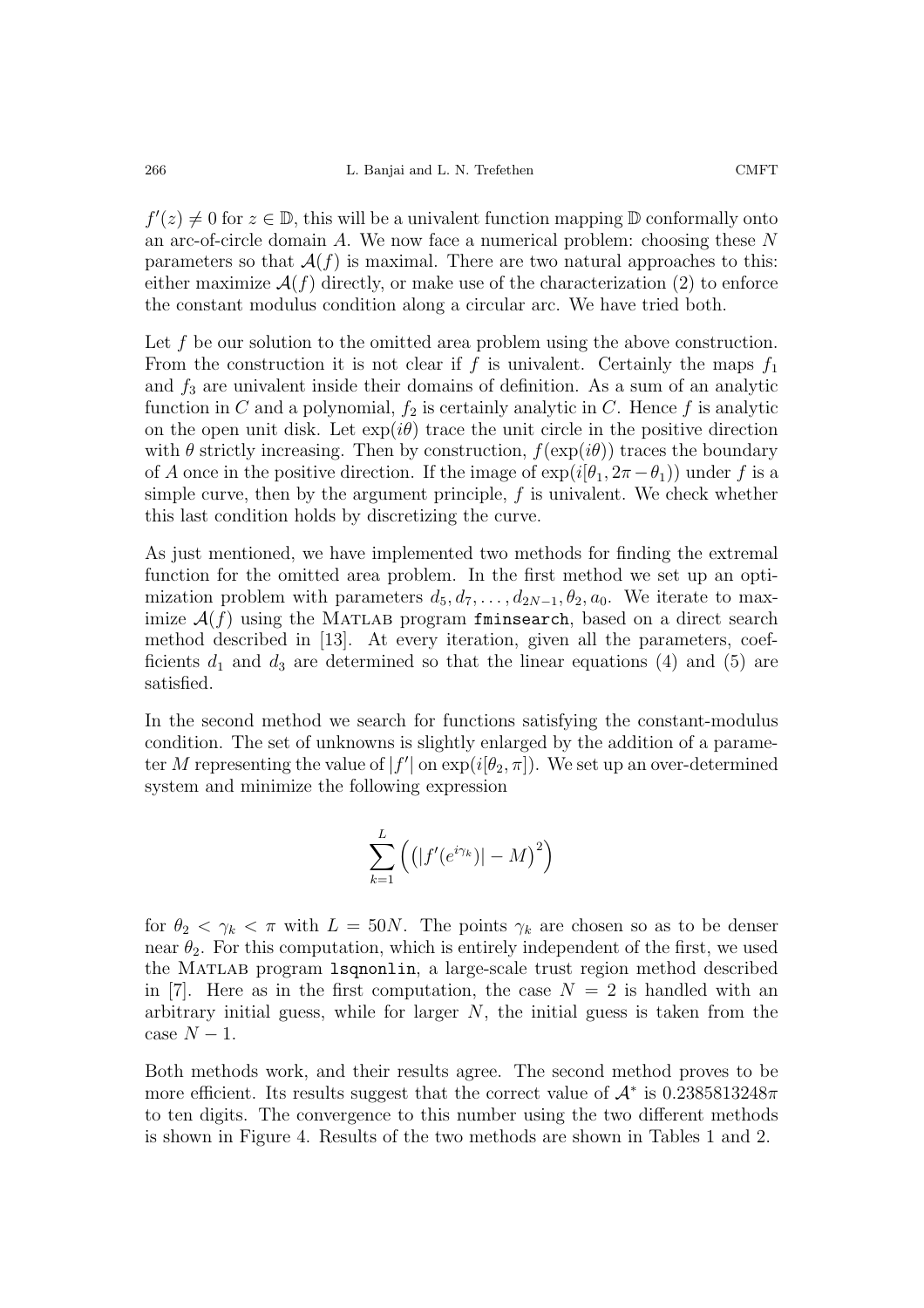| $\overline{N}$ | omitted area $(\pi)$ |
|----------------|----------------------|
| $\mathfrak{D}$ | 0.23830377896845     |
| 3              | 0.23854060029864     |
| 4              | 0.23857325048507     |
| 5              | 0.23857972028678     |
| 6              | 0.23858098546805     |
| 7              | 0.23858125225852     |
| 8              | 0.23858130840494     |

Table 1. Results for Method 1.

| N              | omitted area $(\pi)$ | $\max_{\theta \in [\theta_2, \pi]}  f'(e^{i\theta})  - M$ |
|----------------|----------------------|-----------------------------------------------------------|
| $\overline{2}$ | 0.23719466292381     | $5.6e - 2$                                                |
| 3              | 0.23838494717525     | $2.5e-2$                                                  |
| 4              | 0.23854792113829     | $1.2e - 2$                                                |
| 5              | 0.23857485970016     | $5.6e - 3$                                                |
| 6              | 0.23858001311453     | $2.7e - 3$                                                |
| $\overline{7}$ | 0.23858103791058     | $1.3e - 3$                                                |
| 8              | 0.23858126165609     | $6.7e-4$                                                  |
| 9              | 0.23858130994730     | $3.4e - 4$                                                |
| 10             | 0.23858132142118     | $1.7e-4$                                                  |
| 11             | 0.23858132397435     | $8.9e-5$                                                  |
| 12             | 0.23858132463176     | $4.5e-5$                                                  |
| 13             | 0.23858132477544     | $2.4e-5$                                                  |
| 14             | 0.23858132481692     | $1.2e-5$                                                  |

Table 2. Results for Method 2. The final value for the omitted area seems to be correct to 10 digits.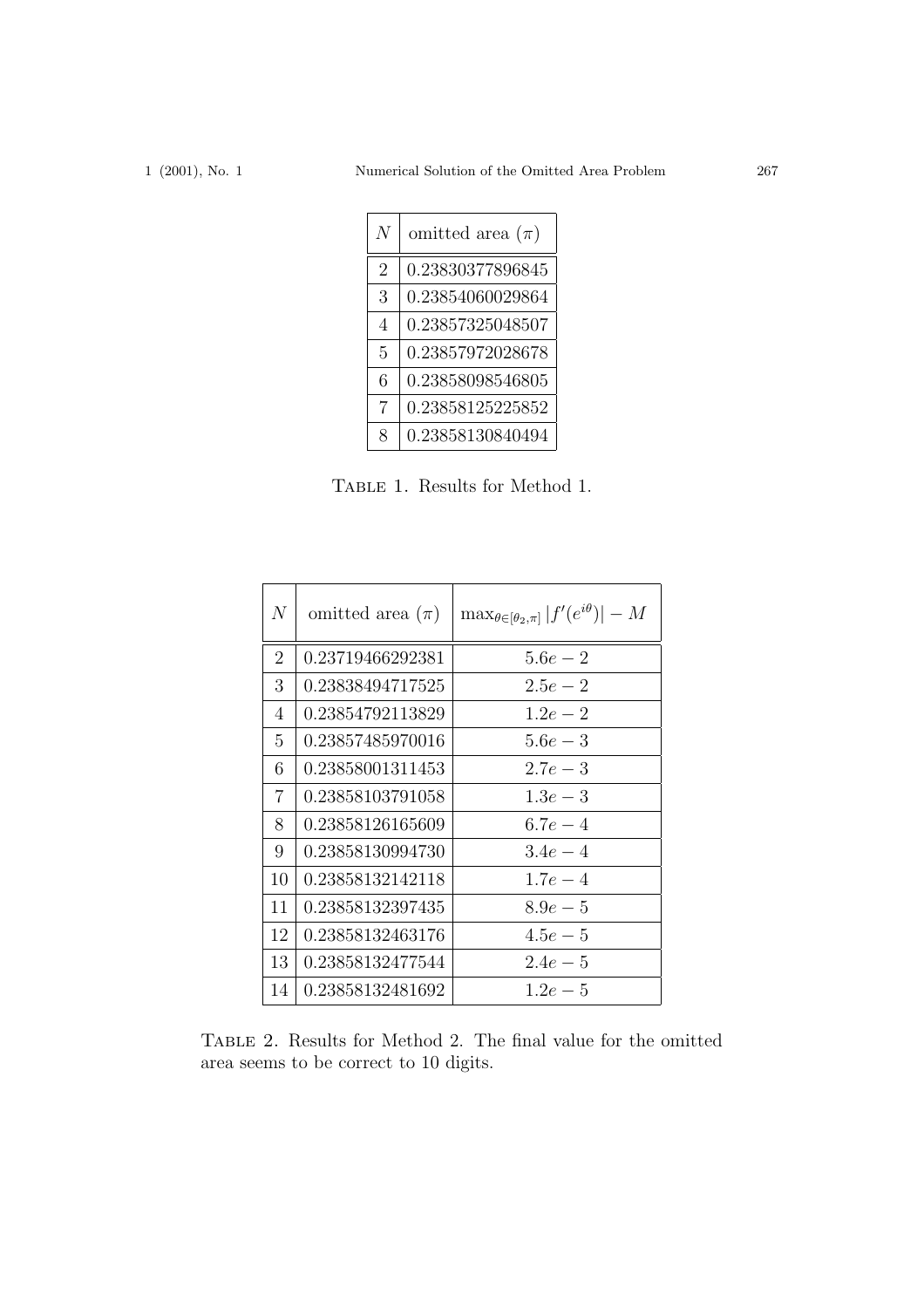

FIGURE 4. Convergence of the omitted area to the number  $0.2385813248\pi$  using the two methods. These data points were calculated as the difference between the computed area for each N and the number  $0.2385813248300\pi$ .

# 5. The optimal function  $f^*$

The error is decreasing exponentially, which suggests that the function  $p(z)$  which we approximate by a truncated Taylor series, is analytic in the closed unit disk. Indeed the coefficients  $d_i$  suggest that the radius of convergence of the Taylor expansion is about 1.6. The two methods converge at the same rate, but for any fixed N, Method 1 gives a slightly better result. This is to be expected since at any stage the first method is finding the maximum area whereas the second method is finding the best approximation to the extremal function. Yet the optimization problem in the first method is much more difficult to solve. The final result took 7 hours to compute in Matlab on a Pentium III 800 MHz processor, whereas all the data obtained using the second method can be computed on the same machine within an hour.

Our methods converge to the same number. Indeed the best two approximations to the extremal function using the two methods are equal within an error of  $5.7 \times 10^{-5}$  along the arc exp( $i[\theta_2, \pi]$ ). As a result of our computations we propose the following value of  $\mathcal{A}^*$ :

$$
\mathcal{A}^* = 0.2385813248\pi.
$$

We believe that this number is probably accurate to the full ten digits displayed. The extremal domain is plotted in Figures 5 and 6. We also show images of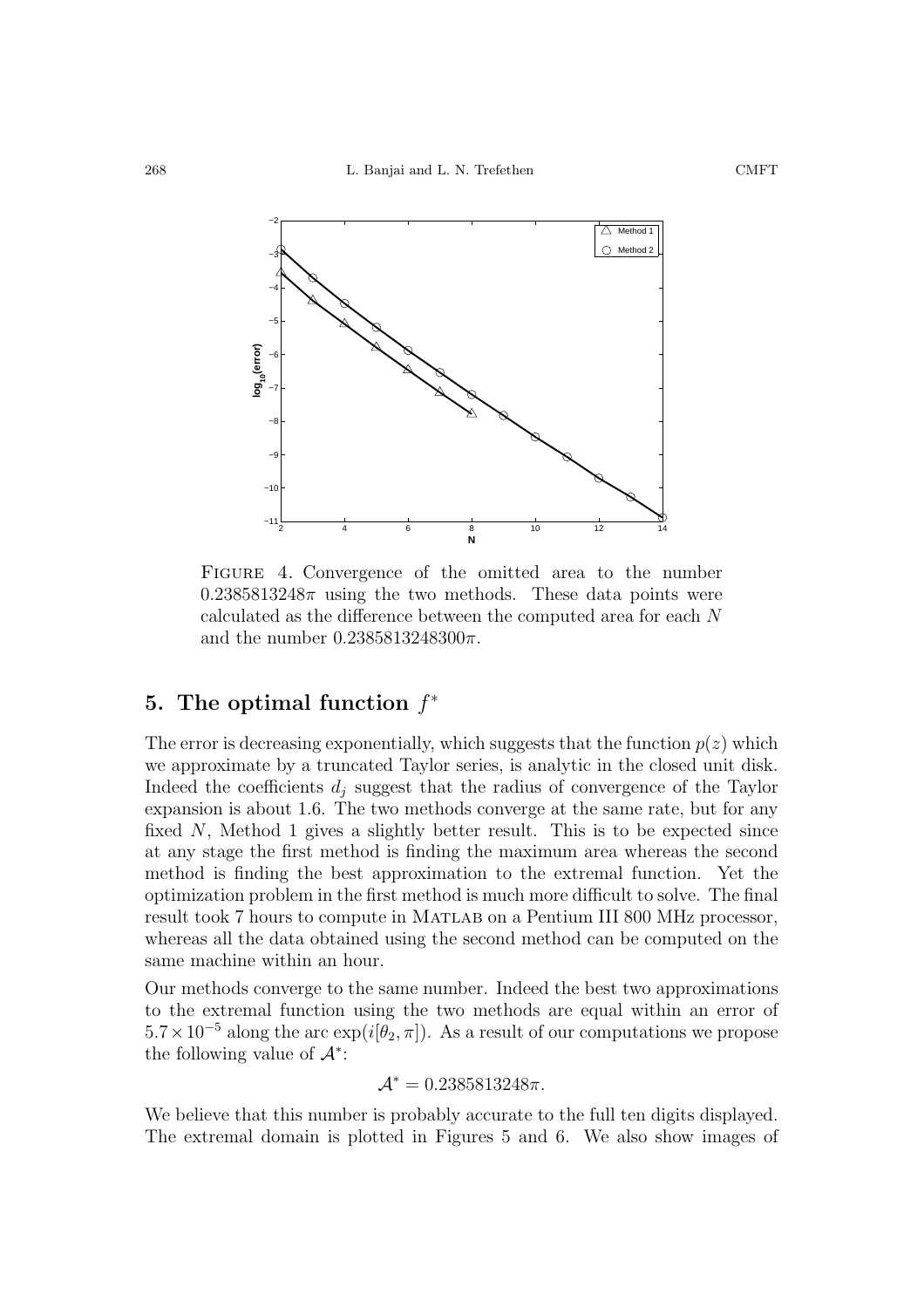concentric circles around 0 and radial lines under  $f^*$  in Figure 7. Figure 8 plots  $(f^*)'(z)$  near  $z = e^{i\theta_2}$ . The values of the parameters of our best approximation to the extremal function are the following:  $M = 0.44074691$ ,  $a_0 = 0.5787293$ ,  $\theta_2=0.5575142$  and the coefficients  $d_j$  are shown in Table 3.



FIGURE 5. The omitted area domain for the extremal function  $f^*$ .



FIGURE 6. Closeup near the point  $e^{i\alpha} = f^*(e^{i\theta_2})$ , showing continuity of the derivative there.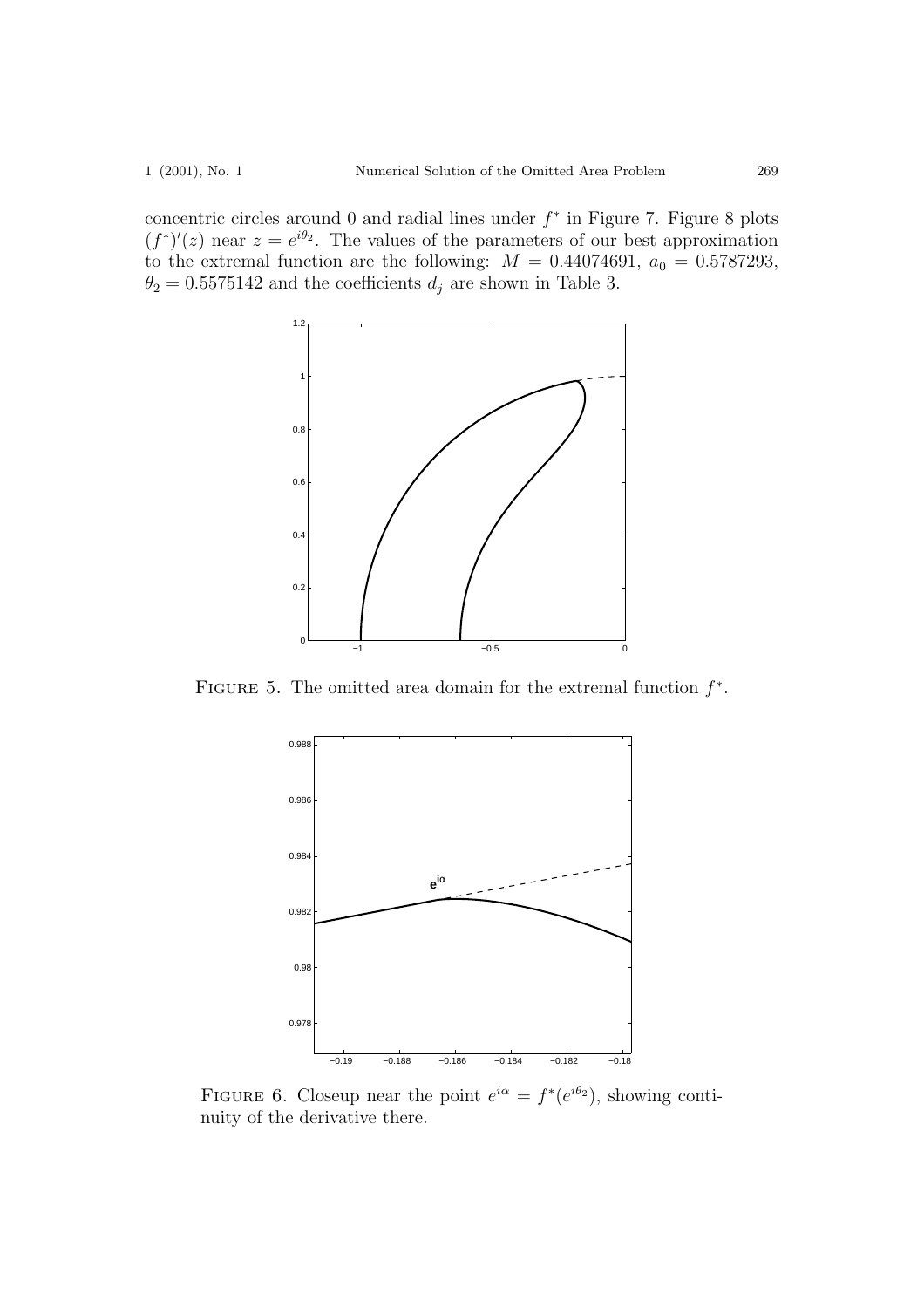

FIGURE 7. Images under  $f^*$  of circles of radius  $r =$ .2, .4, .6, .8, .9, .95 centred at 0, and of radial lines at angles  $\theta =$  $0, \pm \pi/12, \pm \pi/6, \pm \pi/3, \pm 2\pi/3, \pi$ . In the lower plot, one can see from the uniform spacing of the curves near the boundary arc  $\Gamma$ that  $(f^*)'$  has constant modulus there.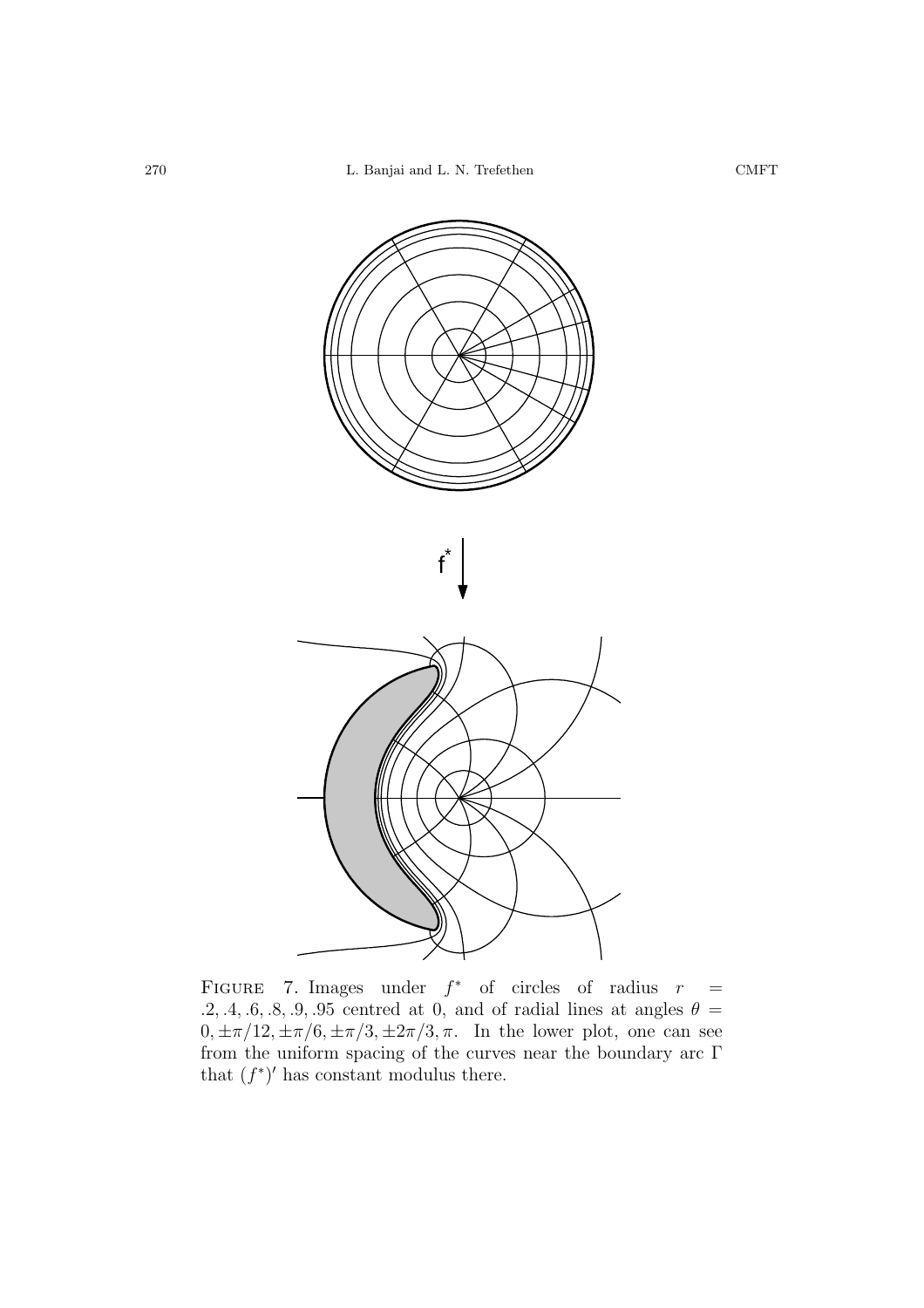

FIGURE 8. Plot of  $(f^*)'(e^{i\theta})$  for  $\theta$  near  $\theta_2$ .



TABLE 3. The coefficients  $d_j$  for our best approximation to the extremal function  $f^*$ . Note that the even coefficients are 0.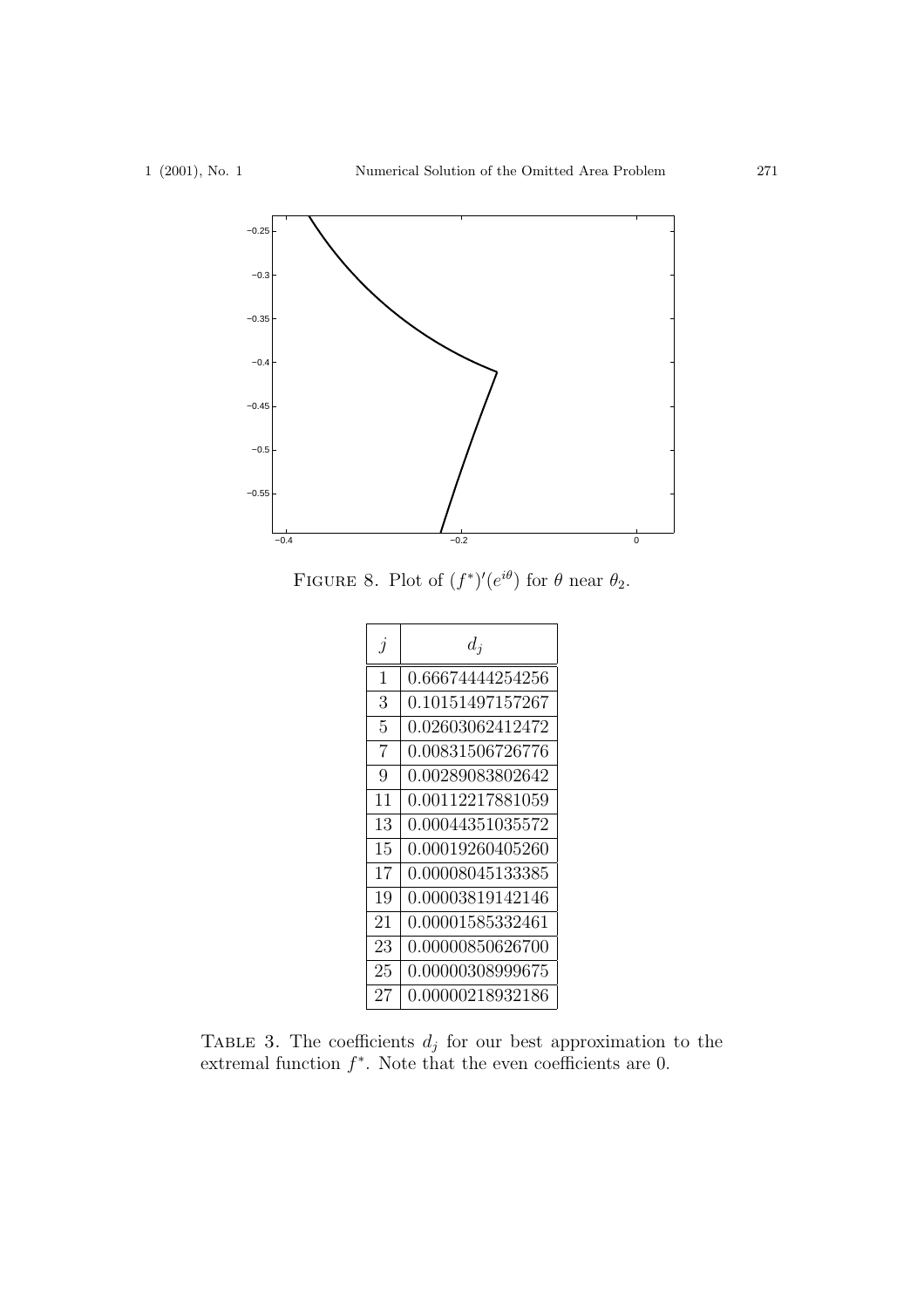## Appendix A. Code to compute the extremal function

```
function f = \text{extremal}(z) % Evaluate f(z) for |z| \leq 1if any(imag(z)<0) % Im z<0 handled by reflection
   L = \text{imag}(z) < 0;f('L) = extremal(z('L));f(L) = conj(extremal(conj(z(L))));
   return
end
theta2 = .5575142;
a0 = .5787293:
d = [ 0.6667444425 0.1015149716 0.0260306241 0.0083150673 0.0028908380...
      0.0011221788 0.0004435104 0.0001926041 0.0000804513 0.0000381914...
      0.0000158533 0.0000085063 0.0000030900 0.0000021893 ];
p = kron(fliplr(d), [1 0]);a1 = real(sin((pi*(1+a0*i))/2));b = (4/(a1+1)-1)^2;
f0 = (1-z*exp(i*theta2))./(z-exp(i*theta2));J = abs(abs(z)-1) \leq 1e-15;f0(J) = real(f0(J));f1 = i*(sqrt(f0)-1)./(sqrt(f0)+1);
f2 = polyval(p, f1) + (2i/pi) * (log(f1+i) - log(f1-i)) + 3;g1 = sin((pi*f2)/2);g2 = (2*(g1+1)/(a1+1)-1).<sup>2</sup>;
g3 = (1-1/b)*g2./(g2-1);K = \text{real}(g1) < (a1-1)/2;g4(K) = -sqrt(g3(K)); g4(^{K}) = sqrt(g3(^{K}));f = (1 + g4)./(1-g4);
```
### References

- 1. L. V. Ahlfors, Complex Analysis: An Introduction to the Theory of Analytic Functions of One Complex Variable, Cambridge University Press, New York, 1997.
- 2. R. W. Barnard, The omitted area problem for univalent functions, Contemp. Math. 38 (1985), 53–60.
- 3. R. W. Barnard and J. L. Lewis, On the omitted area problem, Michigan Math. J. 34 1 (1987), 13–22.
- 4. R. W. Barnard and K. Pearce, Rounding corners of gearlike domains and the omitted area problem, J. Comput. Appl. Math. 14 1–2 (1986), 217–226.
- 5. L. de Branges, A proof of the Bieberbach conjecture, Acta Math. 154 (1985), 137-152.
- 6. T. A. Driscoll, Algorithm 765: A Matlab toolbox for Schwarz-Christoffel mapping, ACM Trans. Math. Softw. 22 (1996), 168–186; Software available at http://www.math.udel.edu/~driscoll/SC/.
- 7. T. F. Coleman and Y. Li, An interior, trust region approach for nonlinear minimization subject to bounds, SIAM J. Opt. 6 (1996), 418–445.
- 8. A. W. Goodman, Note on regions omitted by univalent functions, Bull. Amer. Math. Soc. 55 (1949), 363–369.